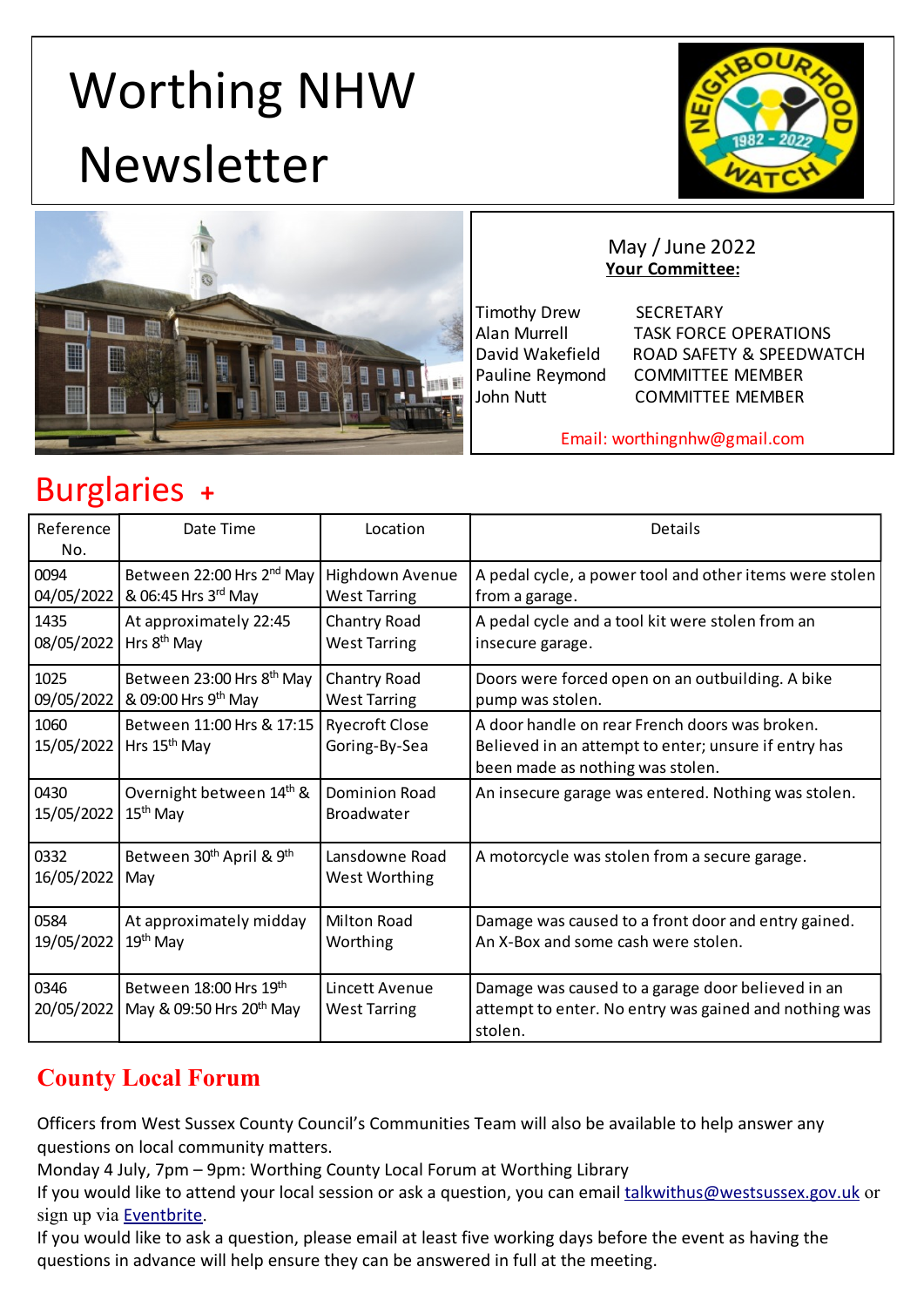# Vehicle Crime

| Reference<br>No.   | Date Time                                                  | Location                               | Details                                                                                                                                                       |
|--------------------|------------------------------------------------------------|----------------------------------------|---------------------------------------------------------------------------------------------------------------------------------------------------------------|
| 0261<br>05/05/2022 | Overnight between 4 <sup>th</sup> & 5 <sup>th</sup><br>May | Harrow Road<br><b>West Worthing</b>    | Someone has entered a vehicle and attempted to steal<br>it. The attempt was unsuccessful. Damage was caused<br>to the dash cam and the memory card was taken. |
| 0251               | Between 23:00 Hrs 5 <sup>th</sup> May &                    | <b>Pavilion Road</b>                   | A moped was stolen and then later found, damaged,                                                                                                             |
| 06/05/2022         | 07:30 Hrs 6 <sup>th</sup> May                              | <b>West Tarring</b>                    | close by.                                                                                                                                                     |
| 0601<br>06/05/2022 | At approximately 02:00 Hrs                                 | <b>Chester Avenue</b><br>East Worthing | Power tools were stolen from an insecure transit van.                                                                                                         |
| 0189               | Between 19:00 Hrs 4 <sup>th</sup> May &                    | <b>Princess Avenue</b>                 | Items were stolen from an insecure transit van.                                                                                                               |
| 07/05/2022         | 07:30 Hrs 5 <sup>th</sup> May                              | <b>West Tarring</b>                    |                                                                                                                                                               |
| 0713               | Date & Time unknown                                        | The Causeway                           | A catalytic converter was stolen from a Lexus. Possible                                                                                                       |
| 10/05/2022         |                                                            | Goring-By-Sea                          | CCTV, investigations continue.                                                                                                                                |
| 1176               | Between 12:30 Hrs & 14:30 Hrs                              | Goring Beach                           | A solar panel, water tank cap and other items were                                                                                                            |
| 13/05/2022         | 13 <sup>th</sup> May                                       | Goring-BY-Sea                          | stolen from a motor home.                                                                                                                                     |
| 0256               | At approximately 08:15 Hrs                                 | Martlets Goring-                       | A gas boiler was stolen from a van. Possible CCTV,                                                                                                            |
| 24/05/2022         | 24 <sup>th</sup> May                                       | By-Sea                                 | investigations.                                                                                                                                               |
| 1465               | Between 12:20 Hrs & 12:30 Hrs                              | Meredith Road                          | A mirror was stolen from the wing mirror of a vehicle.                                                                                                        |
| 25/05/2022         | 19 <sup>th</sup> May                                       | Broadwater                             |                                                                                                                                                               |



### New NHW Signs For Findon





## West Sussex Fire & Rescue Service - Biker Down workshop.

West Sussex Fire & Rescue Service has announced the date for their upcoming Biker Down workshop. The sessions are designed to keep motorcyclists safe on the roads and are delivered by firefighters who ride motorbikes in their spare time. The workshops include training on scene management following a collision, first aid (including helmet removal) and the science of being seen.

#### The date currently confirmed **Shoreham Fire Station: 10 June 2022**

Last year 110 motorcyclists were killed or seriously injured on the roads of West Sussex. However, action taken in the early moments of a collision involving a biker is essential to minimise injuries.

Biker Down instructor, Richard Poole, said: "Hopefully most people reading this will never have the misfortune of being first on scene at a collision involving a biker. However, it's so important that all road users are prepared and know what to do, should they ever come across an incident that requires immediate intervention.

"The knowledge you gain from attending a session isn't just applicable for bikers, but instead it's useful for all road users – whether you drive a car, bike or lorry. So, no matter how you travel, I would encourage you to come along to one of our free sessions and gain valuable skills which could just safe a life one day."

If you would like to attend one of the above sessions, or would like to be notified when dates for additional workshops are confirmed, please go to https://www.eventbrite.co.uk/e/biker-down-waitlist-tickets-328032984487